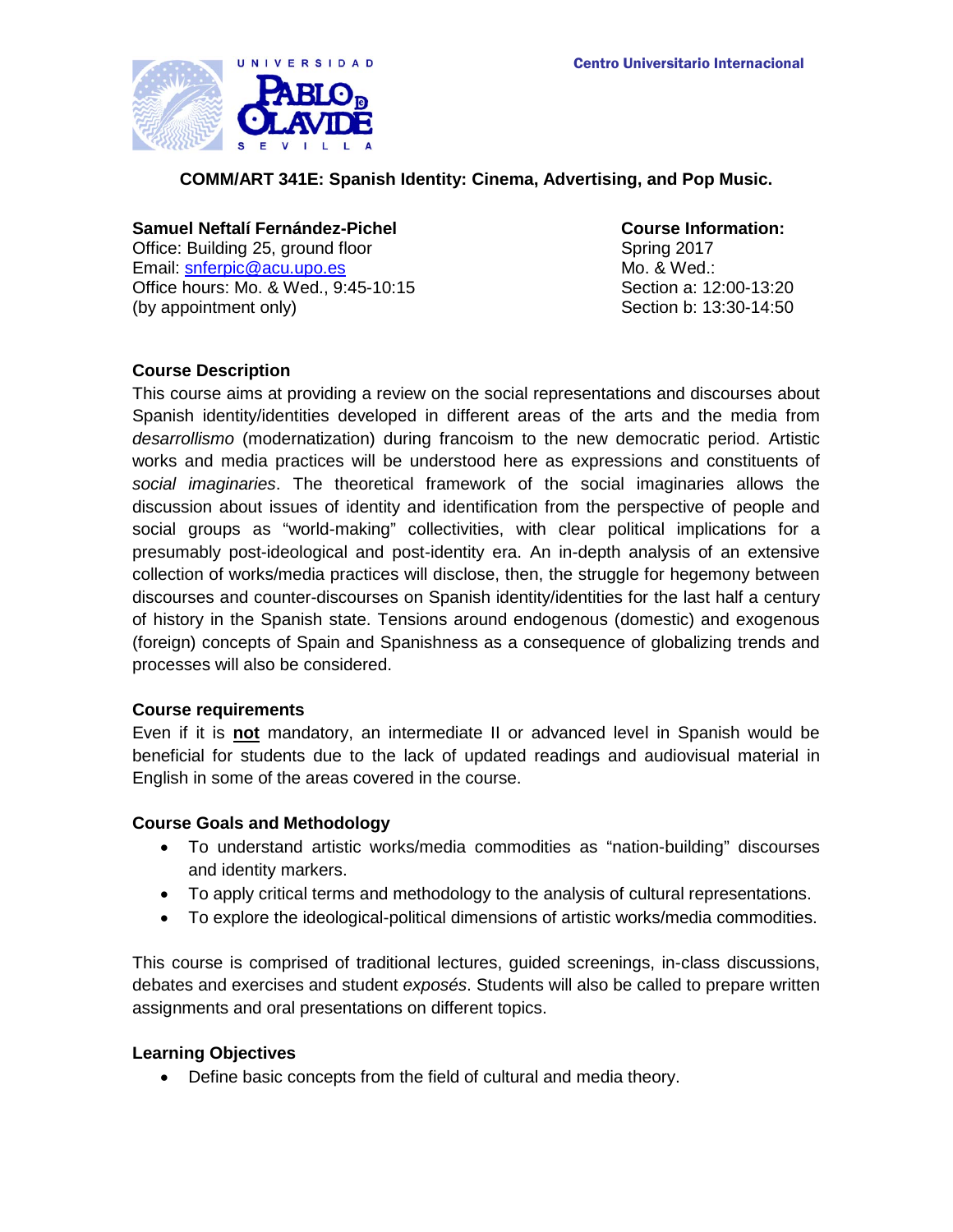- Debate and reach conclusions about Spanish art & media works in a wider cultural and social context.
- Gain positive appreciation for Spanish culture.
- Raise awareness about difference (ethnic, racial, [sub]-national, sexual, political and cultural) through the analysis of media representations.
- Overcome the effects of cultural stereotyping.
- Evaluate media products under a critical perspective encompassing the political/ideological.
- Enhance inter-cultural awareness towards similarities and differences between Spanish and U.S. history and culture.

# **Required Texts**

There will be a course pack with the compulsory reading assignments available at the copy center in the Celestino Mutis Building (Edificio #17) on campus. Supplementary materials may be provided during the course. Power point presentations, extra readings, study guides for every reading in the course pack and handouts for the screenings will be available on Blackboard (virtual platform).

# **Course Reader Bibliography:**

- Albritton, D. (2014). Prime risks: The politics of pain and suffering in Spanish crisis cinema. *Journal of Spanish Cultural Studies*, *15*(1-2), 101-115.
- Anderson, B. (2006). *Imagined communities. Reflections on the origin and spread of nationalism*. London & New York: Verso.
- Caro, A. (2014). Understanding advertising to transform society. *Cuadernos.info*, 34, 39- 46.
- Chislett, W. (2013). *Spain: What Everyone Needs to Know*. Oxford: University Press.
- De Riquer i Permanyer, B. (1995). Towards a consumer society and the making of a mass culture & Changes in attitudes and behavior. In Graham & Labanyi (Eds.), 265-268.
- Fisher, M. (2009). *Capitalist realism: Is there no alternative?*. Ropley: Zero Books.
- Foucé, H. & del Val, F. (2013). *La Movida*: popular music as the discourse of modernity in democratic Spain. In Martínez & Foucé (Eds.), 125-134.
- Gaonkar, D. P. (2002). Toward new imaginaries: An introduction. *Public Culture*, *4*(1), 1- 19.
- Gies, D. T. (Ed.) (1999). *The Cambridge Companion to Modern Spanish Culture*. Cambridge: University Press.
- Graham, H. & Labanyi, J. (1995). *Spanish cultural studies: An introduction*. Oxford: University Press.
- Jordan, B. (2000). How Spanish is it? Spanish cinema and national identity. In Jordan & Morgan-Tamosunas (Eds.),68-78.
- Jordan, B. & Morgan-Tamosunas, R. (Eds.) (2000). *Contemporary Spanish Cultural Studies.* London: Arnold.
- Juliá, S. (1999). History, politics, and culture, 1975-1966. In Gies (Ed.), 104-114.
- Longhurst, A. (2000). Culture and development: the impact of 1960s 'desarrollismo'. In Jordan & Morgan-Tamosunas (Eds.),17-28.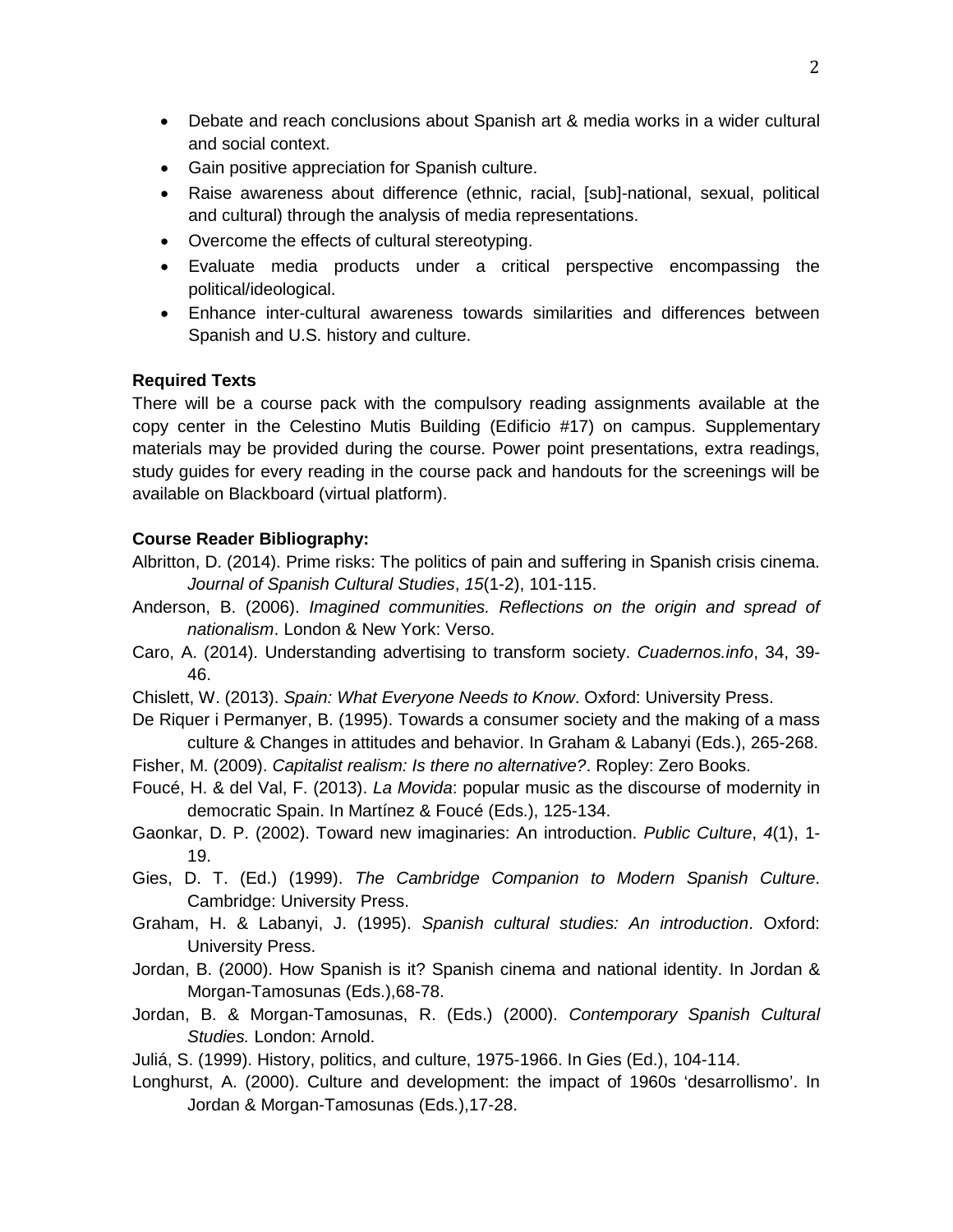López, I. & Rodríguez, E. (2011). The Spanish model. *New Left Review*, *69*, 5-29.

- Marc, I. (2013). *Submarinos amarillos*: transcultural objects in Spanish popular music during late francoism. In Martínez & Foucé (Eds.), 115-124.
- Martínez-Expósito, A. (2008). Posthumous tales of One, Great, Free nation: Spanishness in post-Franco Spanish Film. *Athenea Digital*, 14, 143-158.
- Martínez, S. & Foucé, H. (Eds.) (2013). *Made in Spain. Studies in popular music*. New York: Routledge.
- Maxwell, R. (2000). Marketing with local culture in Spain: Selling the transnational way. In Jordan & Morgan-Tamosunas (Eds.), 193-194, 199-200.
- Palacio, M., Ibañez, J. & Bret, L. (2015). A new model for Spanish cinema, Authorship and globalization: The films of Javier Rebollo. *Journal of Spanish Cultural Studies*, *16*(1), 29-43.

Rodríguez, S. (n. d.). Advertising in Spain: A history. *Bookstyle.net*, 142-149.

- Sabanadze, N. (2010). *Globalization and nationalism. The cases of Georgia and the Basque country*. Budapest & New York: CEU Press.
- Tinnell, R. G. (1999). Spanish music and cultural identity. En Gies (Ed.), 287-297.
- Triana-Toribio, N. (2000). A punk called Pedro: la movida in the films of Pedro Almodóvar. In Jordan & Morgan-Tamosunas (Eds.), 274-282.

Triana-Toribio, N. (2003). *Spanish National Cinema*. London: Routledge.

Tucker, R. C. (Ed.) (1978). *The Marx-Engels reader* (2<sup>nd</sup> ed.). New York & London: W. W. Norton & Company.

## **Additional texts (selection)**

On Media Theory

Chalkley, T. et al. (2015). *Communication, digital media and everyday life* (2<sup>nd</sup>. ed.). Oxford: UP.

Straubhaar, J., LaRose, R., & Davenport, L. (2014). *Media now. Understanding media, culture and technology*. Boston, MA: Wadsworth.

On Cultural Theory and Spanish Cultural Studies:

Barker, C. (2011). *Cultural Studies: Theory and Practice* (4<sup>th</sup> ed.). London: Sage.

- Barry, P. (2009). *Beginning Theory: An Introduction to Literary and Cultural Theory* (3rd ed.). Manchester: University Press.
- Biddle, I. & Knights, V. (2007). *Music, National Identity and the Politics of Location: Between the global and the local*. Aldershot, England & Burlington, VT: Ashgate.
- Edgar, A. & Sedgwick, P. (2002). *Cultural Theory: The Key Concepts*. London & New York: Routledge.
- Edgar, A. & Sedgwick, P. (2002). *Cultural Theory: The Key Thinkers*. London & New York: Routledge.
- Encabo, E. (Ed.) (2015). *Reinventing Sound: Music and Audiovisual Culture*. Newcastle upon Tyne: Cambridge Scholars.
- Labanyi, J. (Ed.) (2000). *Constructing Identity in Contemporary Spain. Theoretical Debates and Cultural Practice*. Oxford: University Press.
- Martínez, G. (Ed.) (2001). *Franquismo pop*. Barcelona: Reservoir Books.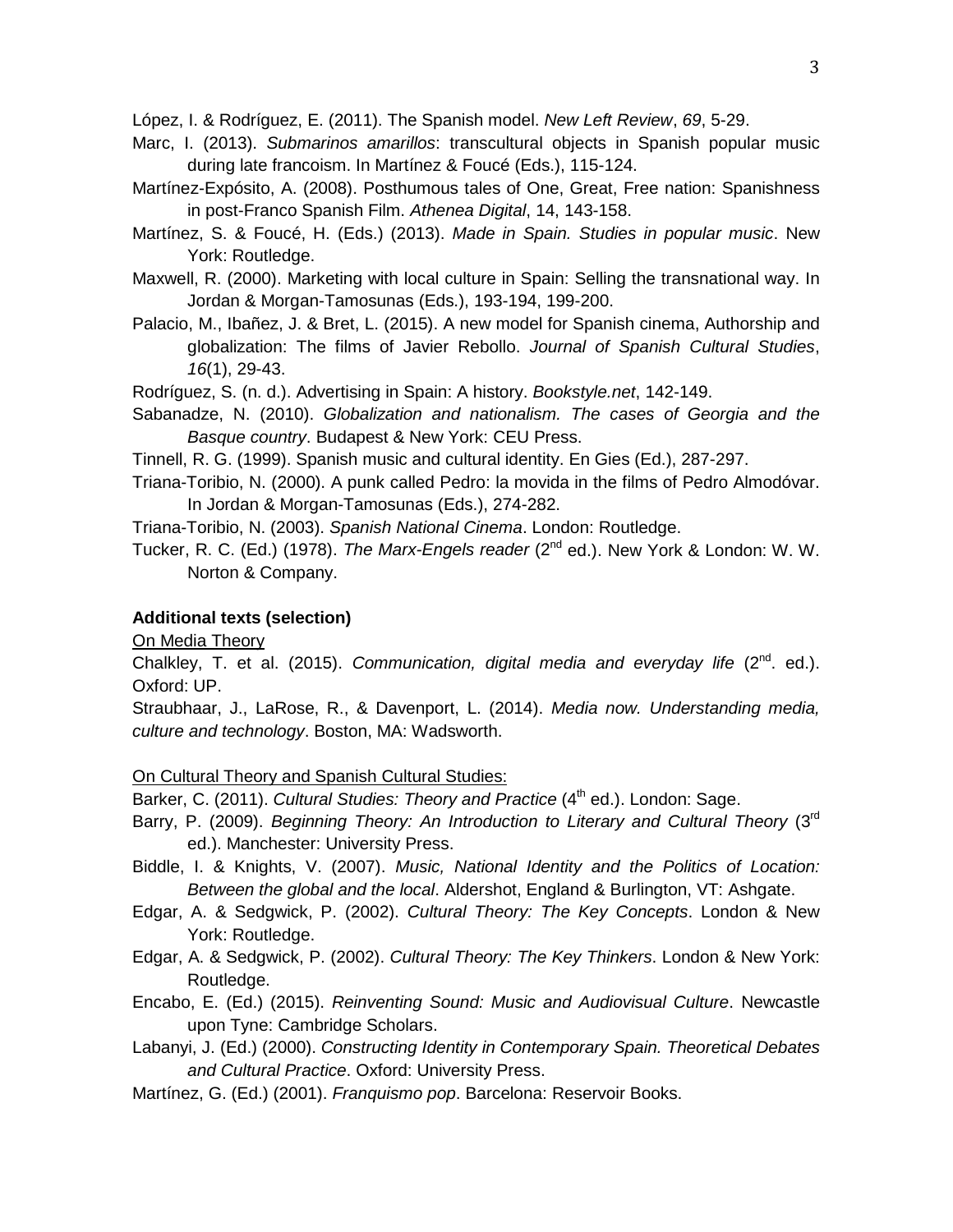- Martins, L. M. (Ed.) (2014). *New Readings in Latin American and Spanish Literary and Cultural Studies*. Newcastle upon Tyne: Cambridge Scholars Publishing.
- Meenakshi, G. & Kellner, D. (Eds.) (2006). *Media and Cultural Studies: Keyworks*. Malden, Ma: Blackwell.
- Michonneau, S. & Núñez Seixas, X. M. (2014). *Imaginarios y representaciones de España durante el franquismo*. Madrid: Casa de Velázquez.
- Monleón. J. B. (Ed.) (1995). *Del franquismo a la postmodernidad. Cultura española 1975- 1990*. Madrid: Akal.
- Moore, A. F. (Ed.) (2003). *Analyzing popular music*. Cambridge: University Press.
- Storey, J. (1993). *An Introductory Guide to Cultural Theory and Popular Culture*. London: Harvester Wheatsheaf.
- Verdú, V. (2003). *El estilo del mundo. La vida en el capitalismo de ficción*. Barcelona: Anagrama.
- V.V.A.A. (2012). *CT o la cultura de la Transición. Crítica de 35 años de cultura española*. Barcelona: DeBolsillo.

On Spanish Film:

Bentley, B, P. E. (2008). *A Companion to Spanish Cinema*. Woodbrige, Suffolk: Tamesis.

- Davies, A. (Ed.) (2011). *Spain on Screen: Developments in Contemporary Spanish Cinema*. New York: Palgrave MacMillan.
- Faulkner, S. (2013). *A History of Spanish Film: Cinema and Society 1910-2010*. London: Bloomsbury.
- Feenstra, P. (2012). *New Mythological Figures in Spanish Cinema: Dissident Bodies under Franco*. Amsterdam: University Press.
- Jordan, B. (1998). *Contemporary Spanish Cinema*. Manchester: University Press.
- Jordan, B. & Allinson, M. (2005). *Spanish Cinema: A student´s Guide*. London: Hodder Arnold.
- Kinder, M. (1993). *Blood cinema*. *The Reconstruction of National Identity in Spain*. Berkeley: University of California Press.
- Labanyi, J.& Pavlovic, T. (Eds.) (2013). *A Companion to Spanish Cinema*. Malden, MA/Oxford: Wiley-Blackwell.
- Resina, J. R. & Lema-Hincapié, A. (assistant) (Eds.) (2008). *Burning Darkness: A Half Century of Spanish Cinema*. New York: State University of New York Press.
- Stone, R. (2002). *Spanish Cinema*. New York: Longman.

#### On Advertising and Pop Music in Spain:

- Alvarado-López, M. & Martín-Requero, M. (Coords.) (2006). *Publicidad y cultura. La publicidad como homologador cultural*. Sevilla: Comunicación Social.
- Bermejo-Berros, J. (Coord.) (2005). *Publicidad y cambio social. Contribuciones históricas y perspectivas de futuro*. Sevilla: Comunicación social.
- Eguizábal, R. (2009). *Industrias de la conciencia. Una historia social de la publicidad en España (1975-2009)*. Barcelona: Península.
- Fouce, H. (2006). *El futuro ya está aquí: música pop y cambio cultural*. Madrid: Velecío.
- Gámez, C. (2011). *Los años ye-yé: cuando España hizo pop*. Madrid: T & B.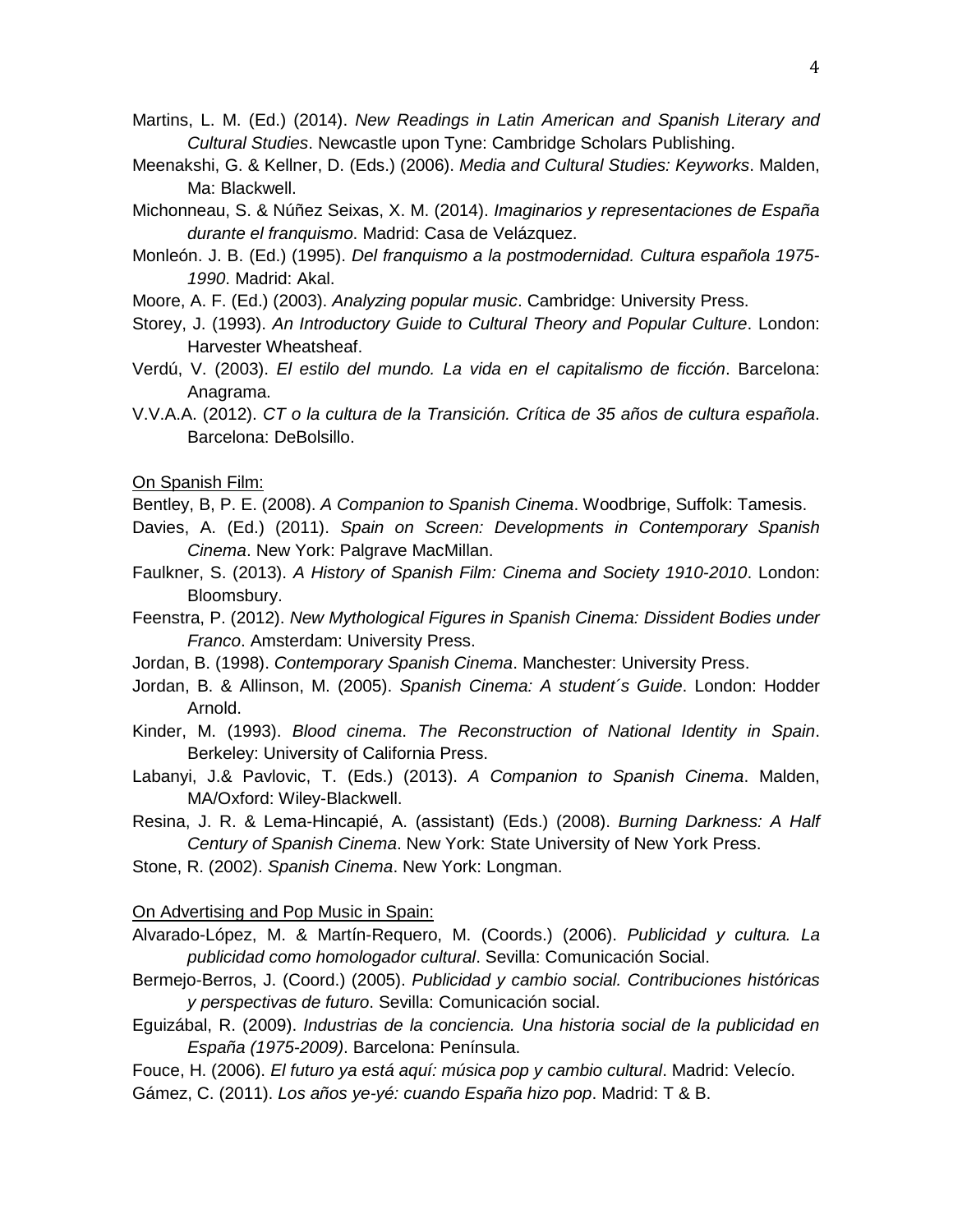Montañés-García, F. (2015). *50 años de anunciantes. Una historia de la publicidad y el consumidor en España*. Madrid: Asociación Española de Anunciantes.

- Mora, K. & Viñuela, E. (Eds.) (2013). *Rock around Spain. Historia, industria, escenas y medios de comunicación*. Lleida: Universitat de Lleida.
- Ordovás, J. (2013). *Viva el pop: de la movida a la explosión indie: una historia gráfica del pop español*. Barcelona: Lunwerg.
- Valiño, X. (2012). *Veneno en dosis camufladas: la censura en los discos de pop-rock durante el franquismo*. Lleida: Milenio.

## **Grammar books and dictionaries**

- *Merriam-Webster's Spanish-English Dictionary*. Springfield: Merriam-Webster, 2002.
- *The Oxford Spanish Dictionary: Spanish-English/English-Spanish*. Oxford: University Press, 2008.

## **On-line dictionaries**:

- □ [http://www.diccionarios.com](http://www.diccionarios.com/)
- <http://www.rae.es/>
- □ <http://www.wordreference.com/>

## **WEBS:**

- <http://lafonoteca.net/> Website on Spanish pop music (\*in Spanish).
- <http://www.mecd.gob.es/cultura-mecd/areas-cultura/cine.html> Official website of the

Spanish Ministry of Culture, Education and Sports, including a link to a comprehensive Spanish film database.

## **General Course Policies**

- Please keep your cell phones turned off during class.
- Strictly no food to be consumed in class.
- Laptops for note-taking and class-related searches only.
- \*Non-compliance with any of the above may result in a student to be removed for the remainder of the class period.
- Late arrivals and early departures may count as absences. Check the "Attendance and Punctuality" section for more details.
- Students' questions will be addressed after class by appointment during office hours, or via e-mail. In the event of an exam or paper submission, make sure to reach the professor 24 hours in advance. Later than that, students' e-mails may not get a timely reply.
- No further comments/suggestions will be offered by the professor after returning early draft versions of the papers.

## **Course Requirements and Grading**

Students' progress will be checked by class participation, an oral presentation, debates, a response essay, and two exams (mid-term plus final). The final grade is broken down as follows: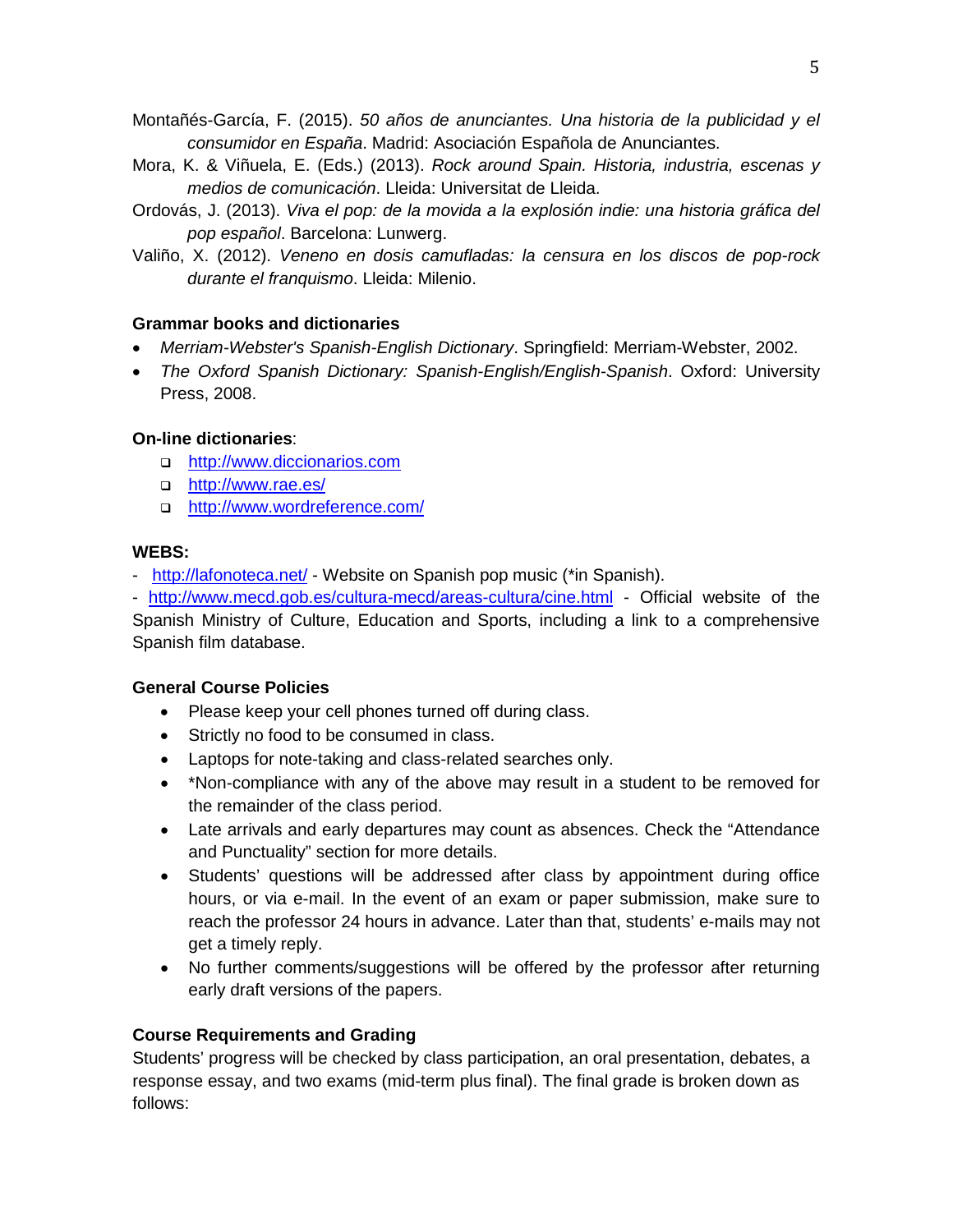| 1. Participation (x2) | 10%             |
|-----------------------|-----------------|
| 2. Debates (x3)       | 15%             |
| 3. Oral presentation  | 15%             |
| 4. Essay              | 20%             |
| 5. Midterm + Final    | 40% (20% + 20%) |

#### **Participation**

Students will come prepared to class, reading the daily assignment from the course pack. Lively discussions will be encouraged at all times. Class participation will therefore be graded in accordance to both the students' previous readings and reflection about the assigned texts and screenings, and also their daily contribution to class discussion with relevant (text-based and not random or just personal experience-oriented) comments. Two different participation grades will be administered during the semester: one right before the midterm exam, and another before the final exam.

#### **Debates**

There will be three debate activities during the semester. Prior to the debate sessions, students will be asked to carry some independent research on the suggested topics to engage actively in group discussion. In preparation for the debates, the professor will provide specific guidelines, as well as grading rubrics.

### **Oral presentation**

Students will work in small groups to comply with this assignment. Each group of students will be asked to present on the contents of the assigned readings for a specific class period. To arrange the presentation, students should either follow closely the questions on the study guides, or to organize the contents more creatively. In either case, every group is expected to produce a clear, concise and illustrative power point/Prezi presentation, on which extra material (images, Youtube videos, website links...) may be included. Time limit for each presentation is 15 minutes; \*make sure: a) not to exceed your allotted time, and b) not to present for less than 10 minutes). The professor will be available during office hours to solve any doubts on the presentations, and will also provide information on grading parameters.

#### **Essay**

Each course participant will write a final research paper on a topic of his/her own choosing from a list of suggested topics provided by the professor in relation to one of the three main areas of study for the course (cinema, advertising and pop music). The papers should rely on the theoretical framework provided in course lectures, so the use of recommended bibliography (listed above) is mandatory.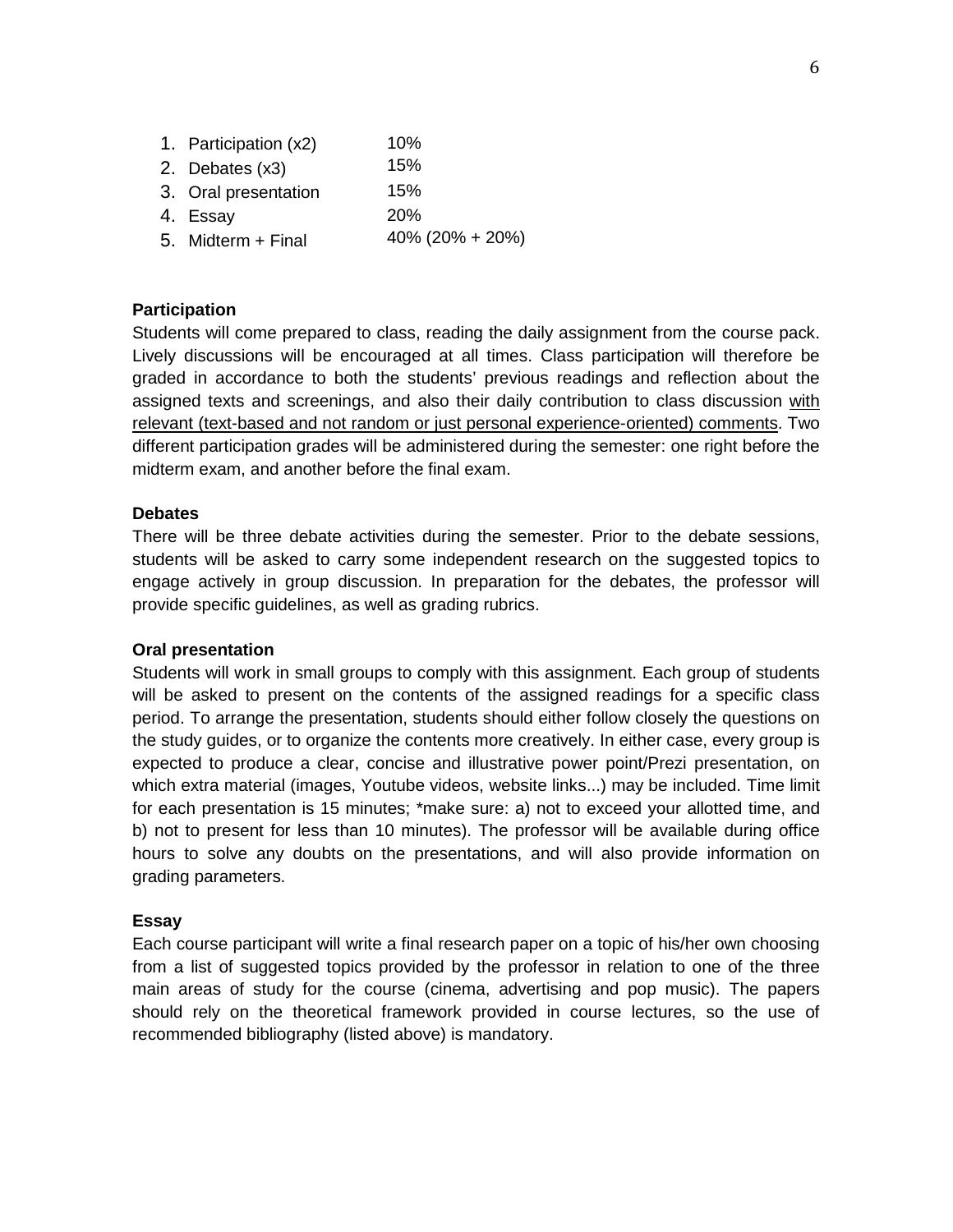## Minimum requirements:

Remember that not fulfilling one of these minimum requirements will lower your grade in this assignment:

- Length: 8 double-spaced, typed pages (12-point Calibri, Times New Roman or Arial font).
- Format: place the following information on the left margin of the first page:

Your name Your professor's name Course Title **Date** 

On subsequent pages, please use a heading including your last name and page number on the right-hand side of the page, for instance: Smith 2. Handwritten essays will not be accepted. More guidelines for the completion of the paper assignment, as well as grading criteria/rubrics, will be offered in due time in preparation for this assignment.

## **Exams**

Exams are aimed at evaluating both the students' specific knowledge of the topics covered in class and their ability to analyze and provide insightful reflections on the material presented in the readings. Questions will cover the contents of the related section/s of the syllabus (\*the final will NOT be cumulative) and focus on establishing thematic links between units. The final exam's date will be announced in class. Exam dates will not be changed under any circumstances.

Exams and every other assignment will be marked following the Spanish numerical range. Here is a table to illustrate differences in conversion between the Spanish, U.S. and Standard European grading systems:

|              |    | 9,9 | 9,<br>.4 | 8,9 | 8<br>4, | 7,9 | 7,4 | 6,9 | 6,4 | 5,9 | 5,4 | 4,9 |
|--------------|----|-----|----------|-----|---------|-----|-----|-----|-----|-----|-----|-----|
| <b>SPAIN</b> | 10 |     |          |     |         | -   |     |     |     |     |     |     |
|              |    | 9,5 | 9        | 8,5 |         | , 5 |     | 6.5 | 6   | 5,5 | 5   |     |
| <b>USA</b>   | Α  |     |          | B+  | в       | Β   | в-  | C+  | С   |     |     |     |
| <b>ECTS</b>  | Α  | B   | Β        | С   | С       | С   |     |     |     |     |     |     |

Essential factors in order to qualify for an A/A+ grade in this course are:

- To comply with reading assignments on a weekly basis.
- To develop analytical and critical skills.
- To participate in class voluntarily and to contribute to discussions with informed reactions.
- To show excellent writing and interpretative skills when submitting papers and/or exams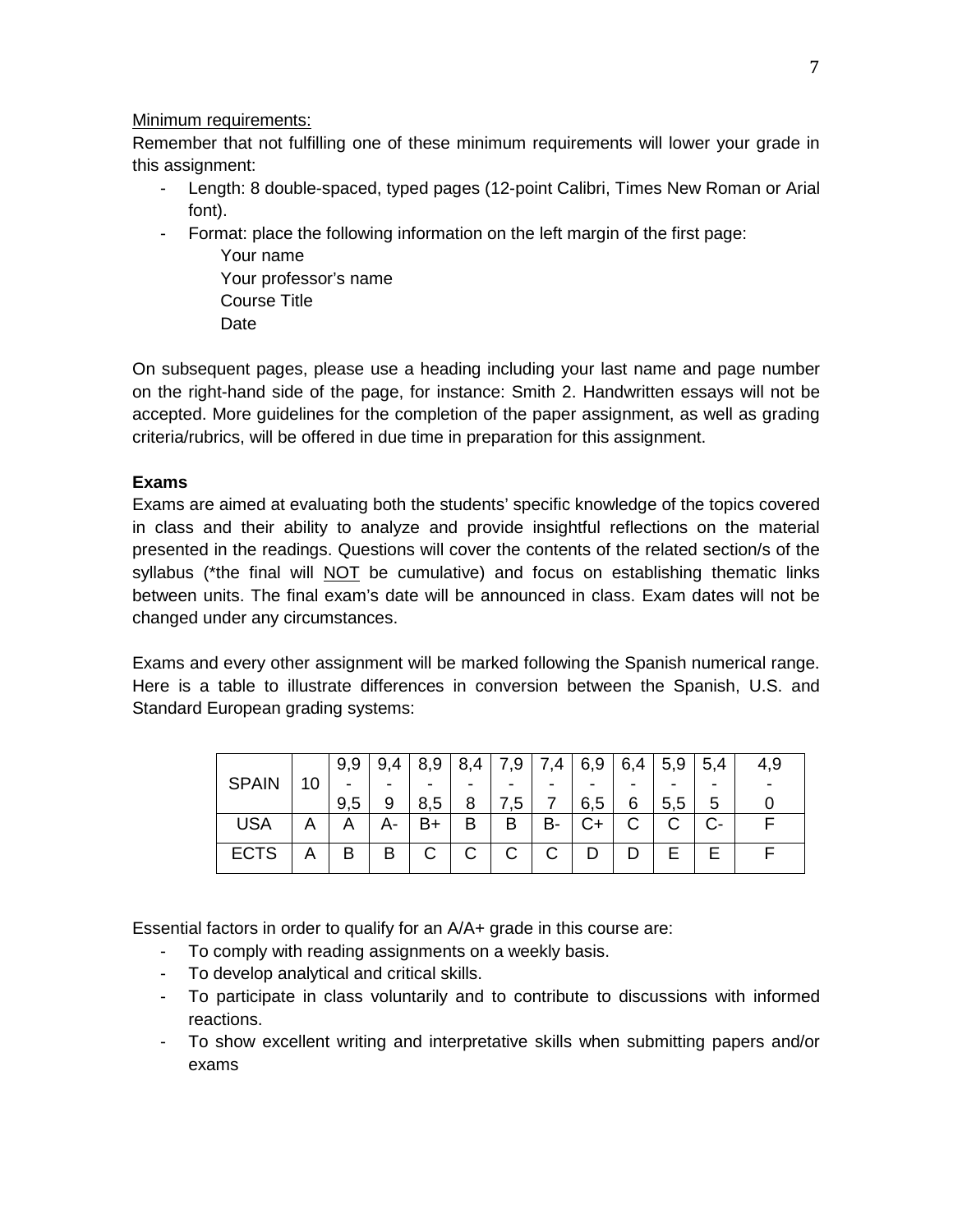#### **Attendance and Punctuality**

Due to the nature of the class (participation, screenings, and discussions), attendance to class is mandatory. Be prompt! Punctuality is required. Late arrivals or early departures exceeding 10 minutes will be penalised by 0.5 (half) or 1 full absence (over 30mins). Official documented excuses are verifiable: doctor's notes and/or hospital bills. A note that does not meet the above stated requirements is not an official excuse. Travel arrangements of individual students and/or group of students will not qualify for excused absence. Make sure to check dates for every assignment in the syllabus. Students are responsible to contact classmates for any updates on class schedule.

### **Missed or Late Work**

No late work will be accepted and no make-up assignments will be provided. In the occasion of a missed class, students are responsible for asking classmates for notes or information on any likely activities to be developed later in class.

#### **Academic Dishonesty**

Academic integrity is a guiding principle for all academic activity at Pablo de Olavide University. Cheating on exams and plagiarism (which includes copying from the internet) are clear violations of academic honesty. A student is guilty of plagiarism when he or she presents another person's intellectual property as his or her own. The penalty for plagiarism and cheating is a failing grade for the assignment/exam and a failing grade for the course. Avoid plagiarism by citing sources properly (using footnotes or endnotes and a bibliography).

#### **Students with Disabilities**

If you have a disability that requires special academic accommodation, please speak to your professor within the first three (3) weeks of the semester in order to discuss any adjustments. It is the student's responsibility to provide the International Center with documentation confirming the disability and the accommodations required (\*if you have provided this to your study abroad organization, they have most likely informed the International Center already, but please confirm).

#### **Behavior Policy**

Students are expected to show integrity and act in a professional and respectful manner at all times. A student's attitude in class may influence his/her participation grade. The professor has a right to ask a student to leave the classroom if the student is unruly or appears intoxicated. If a student is asked to leave the classroom, that day will count as an absence regardless of how long the student has been in class.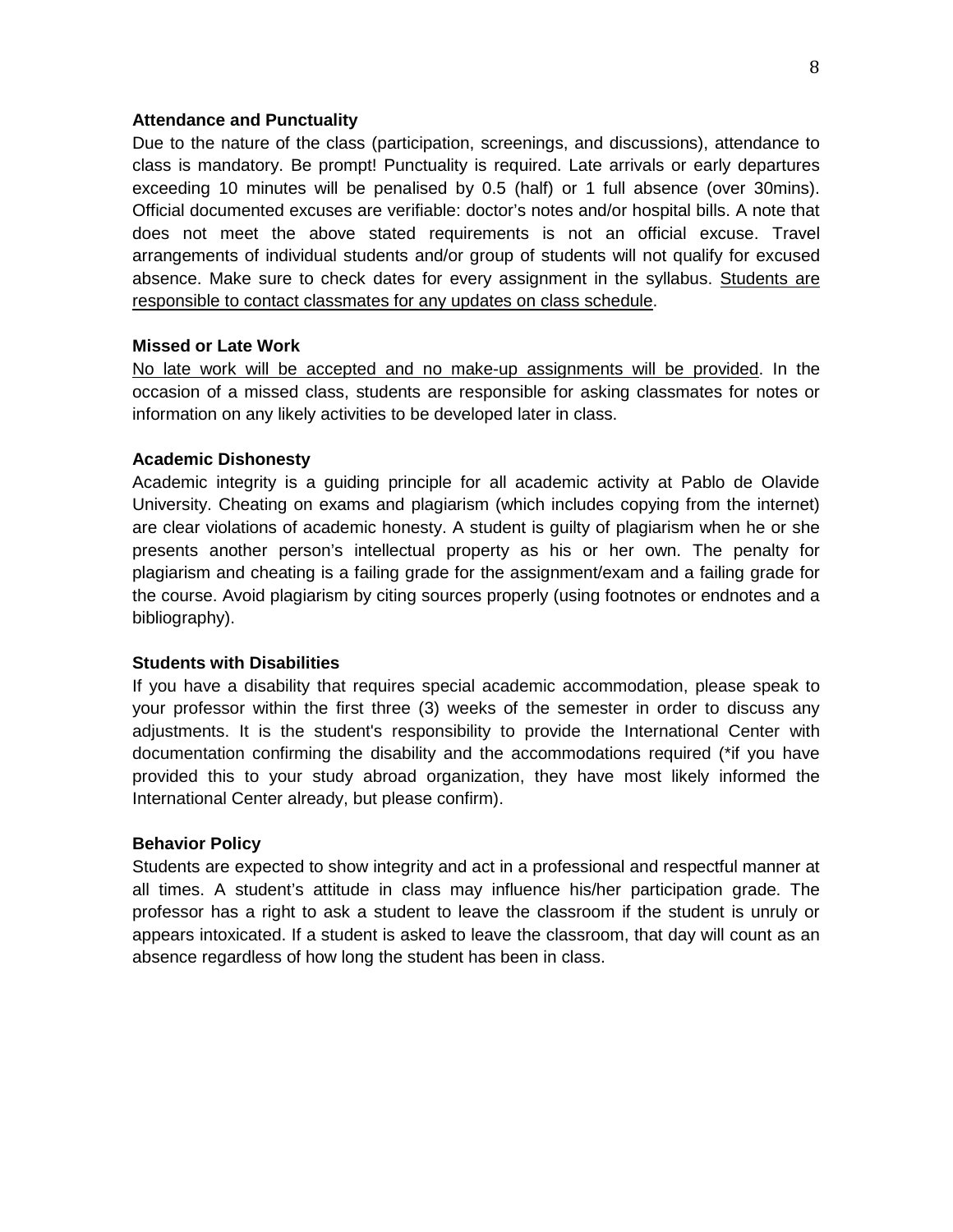## **Class contents**

# **I. THEORIES OF THE SOCIAL IMAGINARIES**

Week 1: Introduction: Social imaginaries on new democratic Spain.

| Wed. | l 25 Jan. | Introductions    |
|------|-----------|------------------|
|      |           | Course syllabus  |
|      |           | <b>❤</b> Samples |

Week 2: Social imaginaries: Definitions.

| Mo. | 30 Jan.     | <b>Let</b> D. P. Gaonkar, "Toward New Imaginaries" (1-19)                                                                                                       |
|-----|-------------|-----------------------------------------------------------------------------------------------------------------------------------------------------------------|
|     | Wed. 1 Feb. | <b>E.</b> K. Marx & F. Engels, "Theses on Feuerbach" (143-145)<br>M. Fisher, "It's easier to imagine the end of the world than the end of<br>capitalism" (1-11) |

Week 3: National imaginaries & popular culture

| Mo. | 6 Feb.              | <b>E.</b> B. Anderson, "Concepts and definitions" (5-7)             |
|-----|---------------------|---------------------------------------------------------------------|
|     |                     | N. Sabanadze, "Paradox of Nationalist Resurgence in the Era of      |
|     |                     | Globalization" (26-34)                                              |
|     | Wed. $\vert$ 8 Feb. | Lecture                                                             |
|     |                     | <b>●</b> Samples                                                    |
|     |                     | Debate 1: "Global capitalist imaginaries: Is there an alternative?" |

## **II. THE BIRTH OF SPANISH CONSUMER CULTURE**

Week 4: Paradoxes of *aperturismo*: economic development vs. political immobilism during francoism.

| Mo.  | 13 Feb. | A. Longhurst, "Culture and development: the impact of the 1960s<br>'desarrollismo"" (17-28)<br><b>E. de Riquer i Penmayor, "Towards a consumer society and the</b><br>making of a mass culture" & "Changes in attitudes and behavior" (265-<br>268) |
|------|---------|-----------------------------------------------------------------------------------------------------------------------------------------------------------------------------------------------------------------------------------------------------|
|      |         | <b><sup>●</sup></b> Samples                                                                                                                                                                                                                         |
| Wed. | 15 Feb. | I. Marc, "Submarinos amarillos: transcultural objects in Spanish<br>popular music during late francoism" (115-124)<br><b>●</b> Samples                                                                                                              |

# **III. THE TRANSITION PERIOD AND THE ROLE OF THE MEDIA IN THE EARLY RECONSTRUCTION OF SPANISH IDENTITY**

Week 5: CT or "Cultura de la Transición".

| Mo. | $\vert$ 20 Feb. | $\parallel$ $\Box$ S. Juliá, "History, politics, and culture, 1975-1996" (104-114) |
|-----|-----------------|------------------------------------------------------------------------------------|
|     |                 | <b>*</b> Samples                                                                   |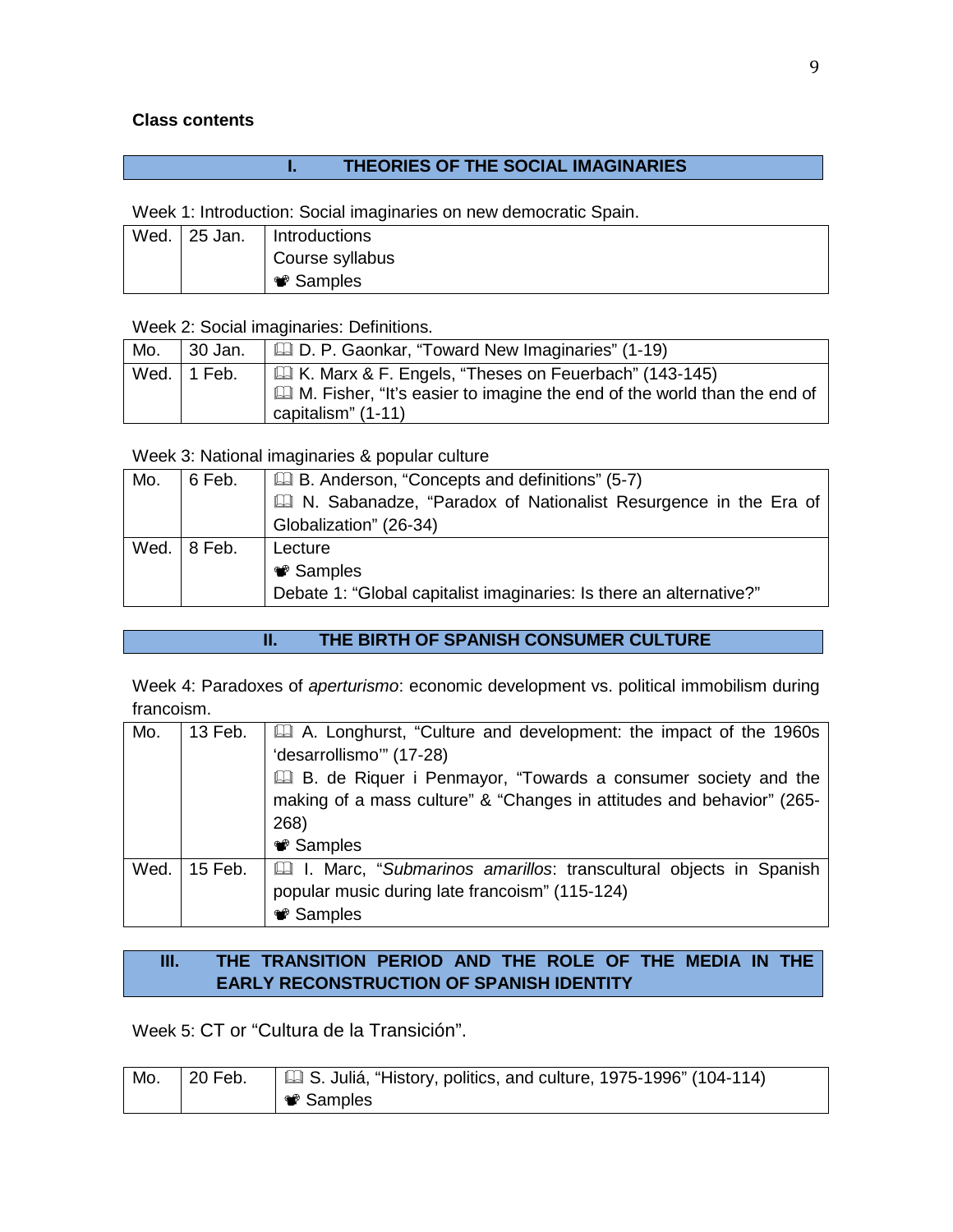| Wed. 22 Feb. | $\Box$ R. G. Tinnell, "Spanish music and cultural identity" (287-297) |
|--------------|-----------------------------------------------------------------------|
|              | Samples <sup>■</sup>                                                  |

## **IV.** *LA MOVIDA* **AND THE GOLDEN AGE OF SPANISH POP MUSIC**

Week 6: *La movida*: main trends and styles (I).

| Wed. | 1 Mar. | H. Foucé & F. del Val, "La Movida: popular music as the discourse |
|------|--------|-------------------------------------------------------------------|
|      |        | of modernity in democratic Spain" (125-134)                       |
|      |        |                                                                   |

Week 7: *La movida*: main trends and styles (II).

| Mo.  | 6 Mar. | <b>W</b> Film screening: El calentito (Chus Gutiérrez, 2005) (II) |
|------|--------|-------------------------------------------------------------------|
|      |        | ■ Film discussion                                                 |
| Wed. | 8 Mar. | ■ Midterm exam                                                    |

# **V. FROM ALMODÓVAR TO AMENÁBAR: SPANISH CINEMA AND "GLOCAL" IDENTITIES**

Week 8: "The old and the new": Almodóvar and postmodern Spanish identities.

| Mo.  | 13 Mar. | In N. Triana-Toribio, "How to 'reconquer' signs of identity, 1982-1989" |
|------|---------|-------------------------------------------------------------------------|
|      |         | $(108-11)$                                                              |
|      |         | Ell B. Jordan, "How Spanish is it? Spanish cinema and national          |
|      |         | identity" $(68-78)$                                                     |
|      |         | • Film screening: Mujeres al borde de un ataque de nervios (Pedro       |
|      |         | Almodóvar, 1988) (I)                                                    |
| Wed. | 15 Mar. | N. Triana-Toribio, "A punk called Pedro: la movida in the films of      |
|      |         | Pedro Almodóvar" (274-282)                                              |
|      |         | • Film screening: Mujeres al borde de un ataque de nervios (II)         |
|      |         | Film discussion                                                         |

Week 9: Embracing the global: Spanish cinema and elusive national identities.

| Mo.  | 20 Mar. | A. Martínez-Expósito, "Posthumous Tales of One, Great, Free         |
|------|---------|---------------------------------------------------------------------|
|      |         | Nation: Spanishness in Post-Franco Spanish Film" (143-158)          |
|      |         | <b>Film screening: Abre los ojos (Alejandro Amenábar, 1997) (I)</b> |
| Wed. | 22 Mar. | • Film screening: Abre los ojos (II)                                |
|      |         | ■ Film discussion                                                   |

# **VI. BRANDING SPANISH IDENTITY**

Week 10: Advertising in Spain from the 60s to globalization.

| Mo.  | 27 Mar.   | S. Rodríguez, "Advertising in Spain: A history" (142-148)                 |
|------|-----------|---------------------------------------------------------------------------|
|      |           | Lecture                                                                   |
|      |           | <b><sup>●</sup></b> Samples                                               |
| Wed. | ∣ 29 Mar. | <b>E. R. Maxwell, "Marketing with local culture in Spain: selling the</b> |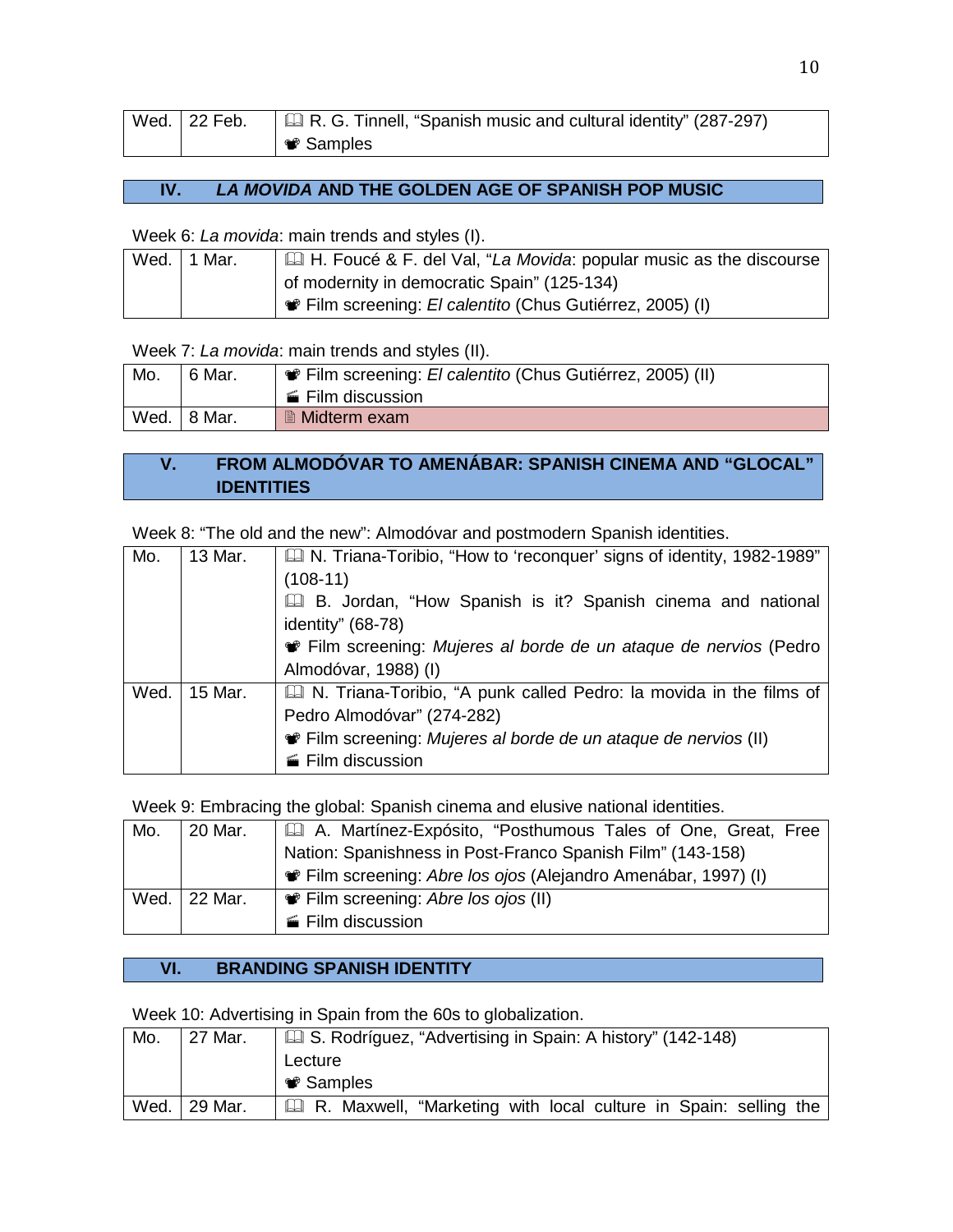|  | transnational way" (193-194, 199-200)                              |
|--|--------------------------------------------------------------------|
|  | A. Caro, "Understanding advertising to transform society" (39-46). |
|  | <b>❤</b> Samples                                                   |
|  | Debate 2: "Advertising and the world today: issues on surveillance |
|  | capitalism, advertising with a cause (other than profit?)"         |

# **VII. SPANISH IDENTITIES IN THE CURRENT GLOBAL ENVIRONMENT**

Week 11: Towards a second Transition: The 2008 crisis and the global and sub-national imaginaries in Spain.

| Mo. | 3 Apr.              | Let I. López & E. Rodríguez, "The Spanish model" (5-29)                |
|-----|---------------------|------------------------------------------------------------------------|
|     |                     | <b>♥ Samples</b>                                                       |
|     | Wed. $\vert$ 5 Apr. | U. Chislett, "What lies ahead?" (187-196)                              |
|     |                     | Debate 3: "Spain at the (social and political) crossroads: the Old vs. |
|     |                     | the New"                                                               |

Week 12: The re-situation in Spain (I): *Cine resistente*.

| Mo.  | 17 Apr. | <b>Q.</b> D. Albritton, "Prime risks: The politics of pain and suffering in |
|------|---------|-----------------------------------------------------------------------------|
|      |         | Spanish crisis cinema" (101-115)                                            |
|      |         | • Film screening: Gente en sitios (Juan Cavestany, 2013) (I)                |
| Wed. | 19 Apr. | Il M. Palacio & J. C. Ibáñez, "A new model for Spanish cinema" (29-         |
|      |         | 37)                                                                         |
|      |         | • Film screening: Gente en sitios (II)                                      |
|      |         | Film discussion                                                             |

Week 13: The re-situation in Spain (II): *Marca España*

| Mo.  | 24 Apr.         | Lecture                        |
|------|-----------------|--------------------------------|
|      |                 | <b><sup>●</sup></b> Samples    |
| Wed. | $\vert$ 26 Apr. | Lecture                        |
|      |                 | <b><sup>●</sup></b> Samples    |
|      |                 | $\mathscr{P}$ Final paper due. |

Week 14: The re-situation in Spain (III): Mainstream vs. *canciones populistas*

| Mo.  | 8 May  | Lecture          |
|------|--------|------------------|
|      |        | <b>❤</b> Samples |
| Wed. | 10 May | <b>❤</b> Samples |
|      |        | Conclusions      |

May 15-19 **EXAM** 

## **CALENDAR:**

Midterm Exam: March 8. Essay: April 26 (final version).